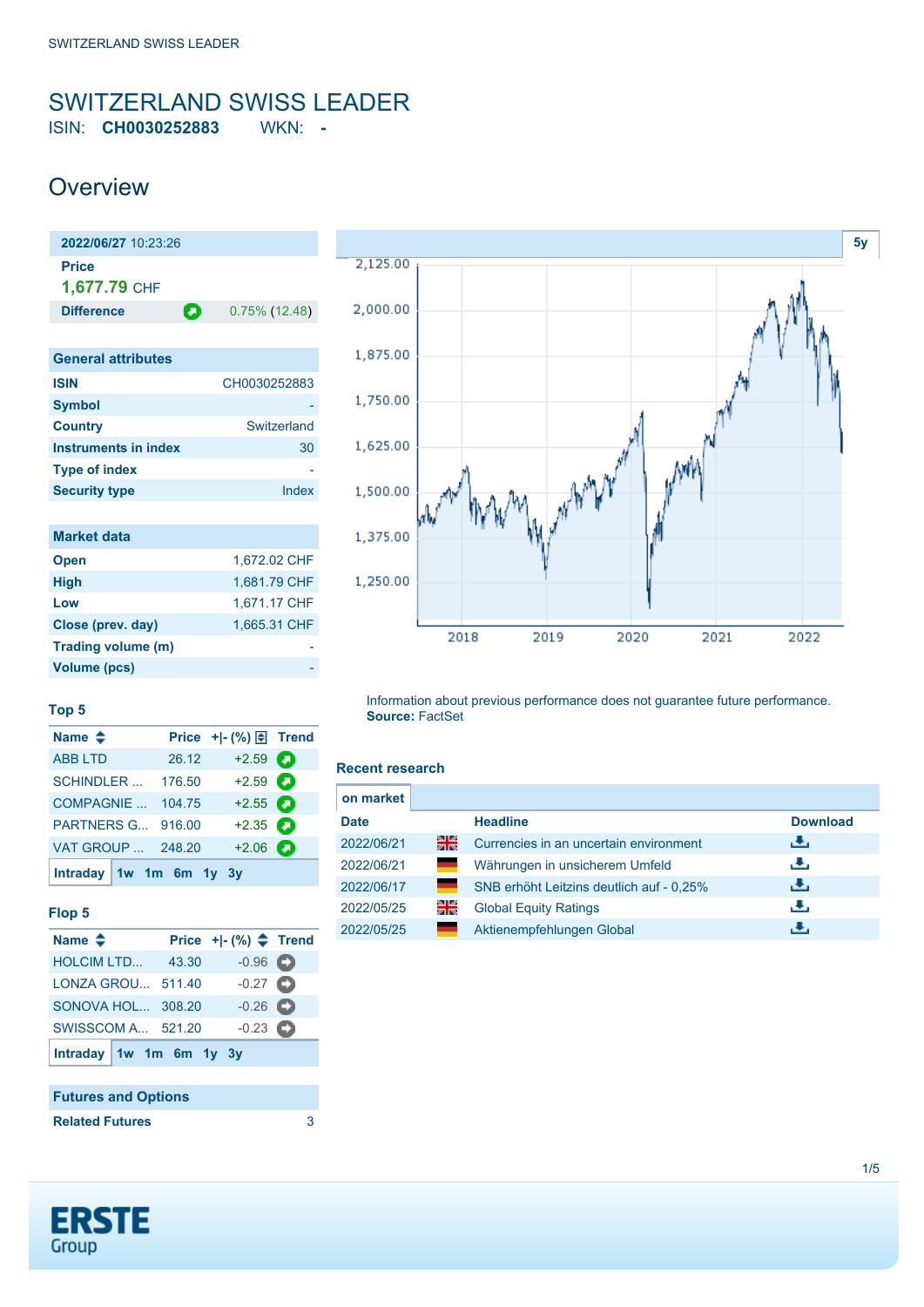**Related Options** -

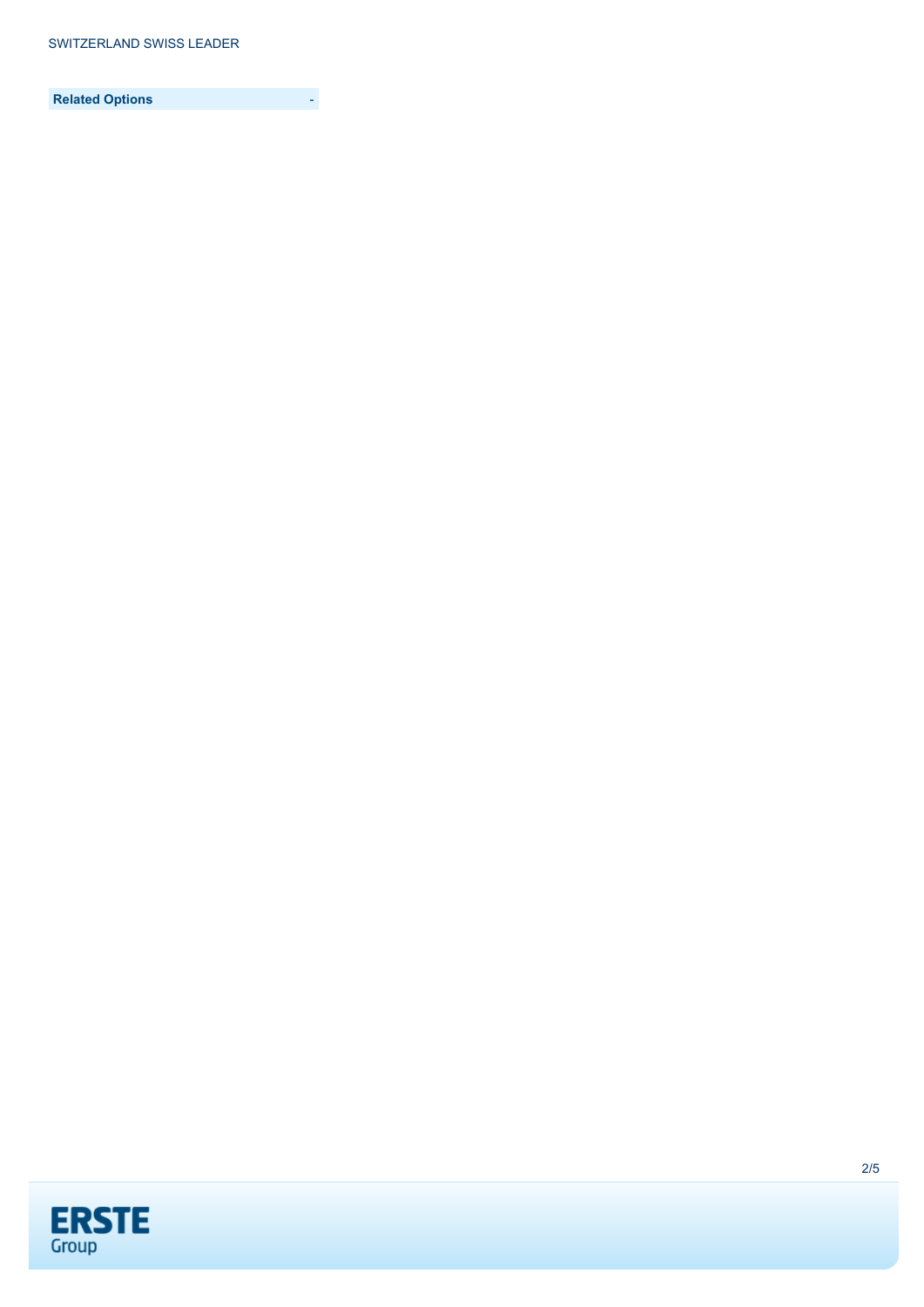## **Details**

**2022/06/27** 10:23:26 **Price 1,677.79** CHF

**Difference 0.75% (12.48)** 

| <b>General attributes</b> |              |
|---------------------------|--------------|
| <b>ISIN</b>               | CH0030252883 |
| <b>Symbol</b>             |              |
| <b>Country</b>            | Switzerland  |
| <b>Security type</b>      | Index        |
| Instruments in index      | 30           |

| <b>Market data</b> |              |
|--------------------|--------------|
| <b>Open</b>        | 1.672.02 CHF |
| <b>High</b>        | 1,681.79 CHF |
| Low                | 1,671.17 CHF |
| Close (prev. day)  | 1,665.31 CHF |
| Trading volume (m) |              |
| Volume (pcs)       |              |



#### **Performance and Risk**

|                   | 6m         | 1v         | 3v        |
|-------------------|------------|------------|-----------|
| Perf $(\%)$       | $-18.87\%$ | $-14.37\%$ | $+10.07%$ |
| Perf (abs.)       | -387.35    | $-279.54$  | $+152.38$ |
| <b>Beta</b>       |            |            |           |
| <b>Volatility</b> | 21.52      | 17.28      | 19.35     |

Information about previous performance does not guarantee future performance. **Source:** FactSet

| <b>Price data</b>                           |                           |
|---------------------------------------------|---------------------------|
| Ø price 5 days   Ø volume 5 days (pcs.)     | 1,624.41 CHF (0)          |
| Ø price 30 days   Ø volume 30 days (pcs.)   | 1,739.56 CHF (0)          |
| Ø price 100 days   Ø volume 100 days (pcs.) | 1,845.97 CHF (0)          |
| Ø price 250 days   Ø volume 250 days (pcs.) | 1,928.02 CHF (0)          |
| <b>YTD High   date</b>                      | 2,090.78 CHF (2022/01/04) |
| <b>YTD Low   date</b>                       | 1,590.28 CHF (2022/06/22) |
| 52 Weeks High   date                        | 2,090.78 CHF (2022/01/04) |
| 52 Weeks Low   date                         | 1,590.28 CHF (2022/06/22) |

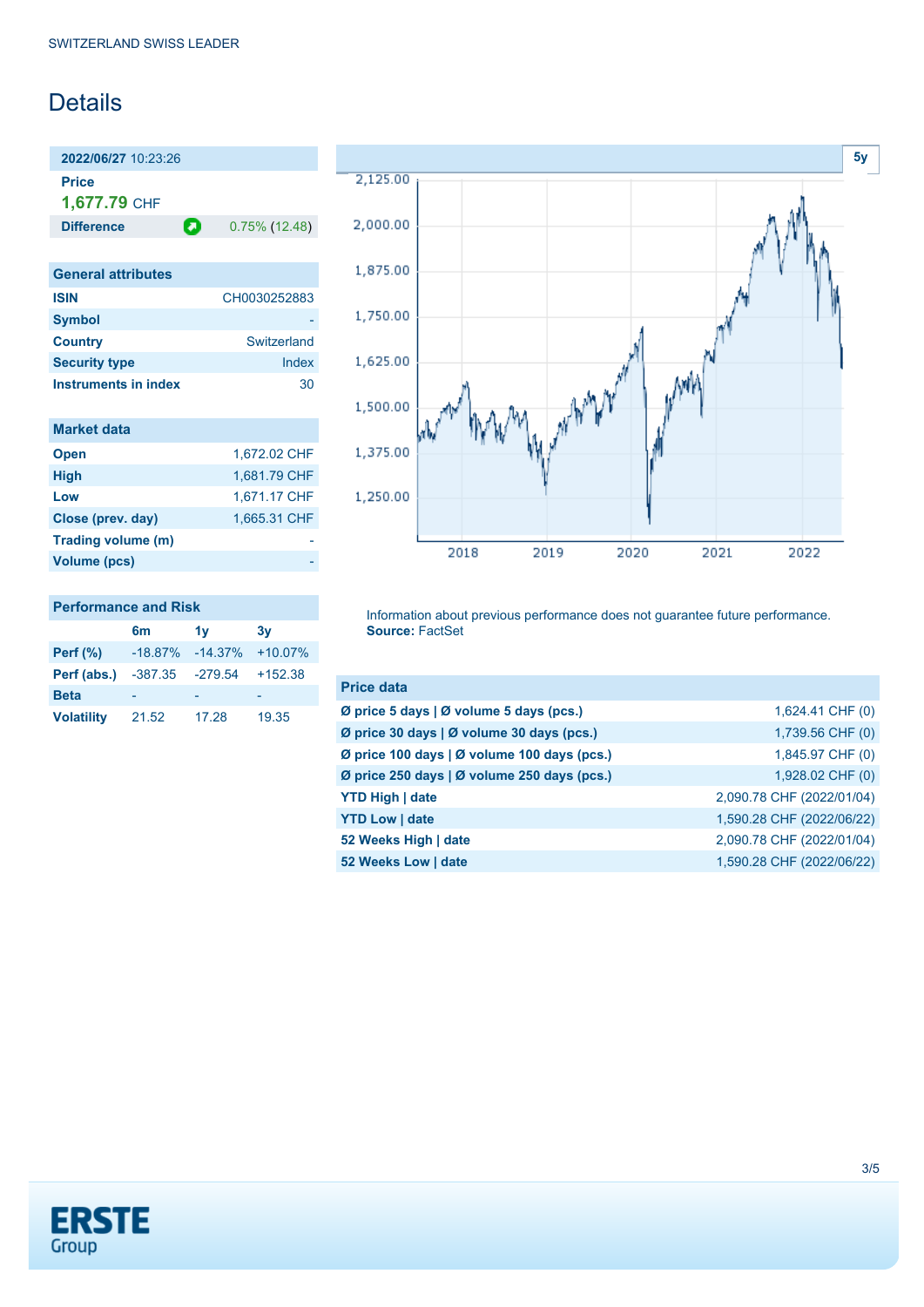# **Composition**

| Name $\triangle$<br><b>ISIN</b>                      | <b>Price</b> | Diff % $\triangleq$<br>$Diff +/-$ | Performance $\clubsuit$ | <b>Date</b><br><b>Time</b> | Turnover Pc. ♦<br>Turnover Money ♦ |
|------------------------------------------------------|--------------|-----------------------------------|-------------------------|----------------------------|------------------------------------|
| <b>ABB LTD</b><br>CH0012221716                       | 26.12        | 2.59%<br>0.66                     |                         | 22/06/27<br>10:23:14       | 1,452,040<br>37,801,804.88         |
| ADECCO GROUP AG<br>CH0012138605                      | 34.16        | 0.89%<br>0.30                     |                         | 22/06/27<br>10:21:36       | 81,309<br>2,767,660.75             |
| <b>ALCON AG</b><br>CH0432492467                      | 66.36        | 0.33%<br>0.22                     |                         | 22/06/27<br>10:22:50       | 74,077<br>4,900,391.76             |
| <b>AMS-OSRAM AG</b><br>AT0000A18XM4                  | 9.466        | 1.41%<br>0.13                     |                         | 22/06/27<br>10:23:07       | 259,420<br>2,457,233.60            |
| <b>COMPAGNIE FINANCIERE RICH</b><br>CH0210483332     | 104.75       | 2.55%<br>2.60                     |                         | 22/06/27<br>10:22:57       | 218.341<br>22,822,597.83           |
| <b>CREDIT SUISSE GROUP AG</b><br>CH0012138530        | 5.804        | 1.47%<br>0.08                     |                         | 22/06/27<br>10:23:18       | 2,827,446<br>16,413,148.50         |
| <b>GEBERIT AG</b><br>CH0030170408                    | 481.40       | 0.92%<br>4.40                     |                         | 22/06/27<br>10:22:27       | 17,173<br>8,257,834.10             |
| <b>GIVAUDAN SA</b><br>CH0010645932                   | 3,327.00     | 0.51%<br>17.00                    |                         | 22/06/27<br>10:22:06       | 3,247<br>10,785,215.50             |
| <b>HOLCIM LTD.</b><br>CH0012214059                   | 43.30        | $-0.96%$<br>$-0.42$               |                         | 22/06/27<br>10:23:06       | 384,271<br>16,646,698.22           |
| <b>JULIUS BAER GRUPPE AG</b><br>CH0102484968         | 45.85        | 1.30%<br>0.59                     |                         | 22/06/27<br>10:23:19       | 71,116<br>3,280,662.45             |
| <b>KUEHNE &amp; NAGEL INTERNATIO</b><br>CH0025238863 | 228.30       | 0.97%<br>2.20                     |                         | 22/06/27<br>10:20:30       | 14,578<br>3,326,545.10             |
| <b>LOGITECH INTERNATIONAL SA</b><br>CH0025751329     | 54.00        | 1.16%<br>0.62                     |                         | 22/06/27<br>10:23:26       | 118,532<br>6,365,923.39            |
| <b>LONZA GROUP AG</b><br>CH0013841017                | 511.40       | $-0.27%$<br>$-1.40$               |                         | 22/06/27<br>10:23:04       | 33,949<br>17,475,924.10            |
| NESTLÉ SA<br>CH0038863350                            | 112.04       | 0.36%<br>0.40                     |                         | 22/06/27<br>10:23:20       | 519,076<br>58,007,154.22           |
| <b>NOVARTIS AG</b><br>CH0012005267                   | 81.57        | 1.20%<br>0.97                     |                         | 22/06/27<br>10:23:26       | 716,142<br>58,202,892.41           |
| PARTNERS GROUP HOLDING AG<br>CH0024608827            | 916.00       | 2.35%<br>21.00                    |                         | 22/06/27<br>10:21:34       | 12,526<br>11,432,530.30            |
| ROCHE HOLDINGS AG GENUSSC<br>CH0012032048            | 319.90       | 0.35%<br>1.10                     |                         | 22/06/27<br>10:23:23       | 137,839<br>44,042,271.25           |
| <b>SCHINDLER HOLDING AG</b><br>CH0024638196          | 176.50       | 2.59%<br>4.45                     |                         | 22/06/27<br>10:23:14       | 22,712<br>3,984,523.25             |
| <b>SGS SA</b><br>CH0002497458                        | 2,208.00     | 0.14%<br>3.00                     |                         | 22/06/27<br>10:23:10       | 1,815<br>4,012,536.00              |
| <b>SIKA AG</b><br>CH0418792922                       | 227.90       | 0.26%<br>0.60                     |                         | 22/06/27<br>10:23:18       | 53,241<br>12,191,453.05            |
| SONOVA HOLDING AG<br>CH0012549785                    | 308.20       | $-0.26%$<br>$-0.80$               |                         | 22/06/27<br>10:22:16       | 17,227<br>5,312,950.90             |
| STRAUMANN HOLDING AG<br>CH1175448666                 | 110.65       | 0.45%<br>0.50                     |                         | 22/06/27<br>10:22:59       | 113,823<br>12,544,352.18           |
| SWATCH GROUP AG, THE<br>CH0012255151                 | 234.70       | 0.99%<br>2.30                     |                         | 22/06/27<br>10:22:41       | 17,465<br>4,097,914.35             |
| <b>SWISS LIFE HOLDING AG</b><br>CH0014852781         | 476.50       | 0.95%<br>4.50                     |                         | 22/06/27<br>10:23:13       | 15,549<br>7,400,314.20             |
| <b>SWISS RE AG</b><br>CH0126881561                   | 75.48        | 0.48%<br>0.36                     |                         | 22/06/27<br>10:23:26       | 72,783<br>5,503,126.67             |